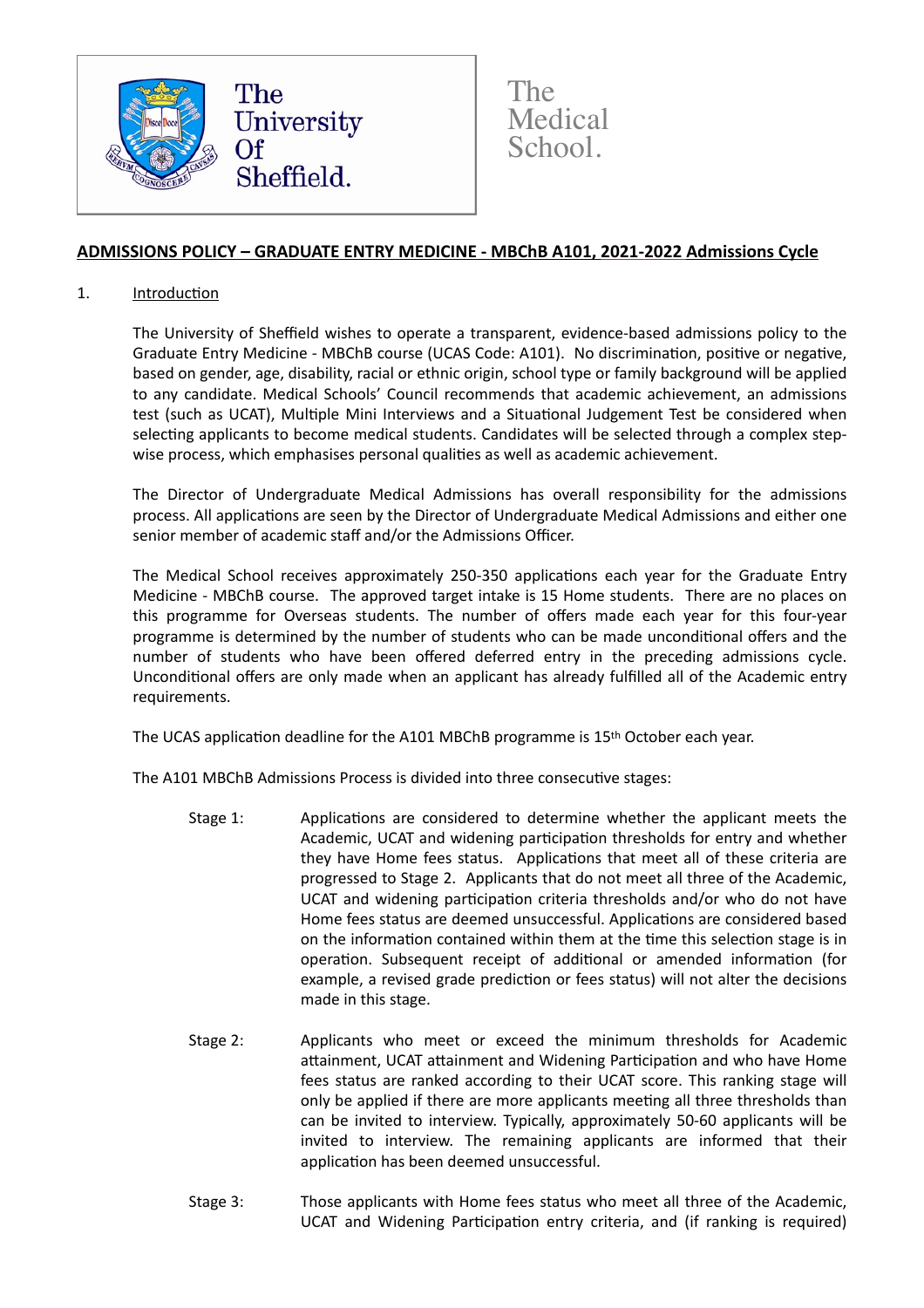who have the best UCAT scores are invited to attend an interview. Typically, a Multiple Mini-Interview (MMI) is used. It is the policy of this Medical School to interview all students at this stage who are being considered for entry to the four-year course (A101). The applicants with the strongest performance at MMI will be made an offer of a place on the degree programme via UCAS.

This document will be revised annually or when necessary and will be issued to those involved in any aspect of the selection procedure.

### 2. Selection Criteria – Academic (Stage 1)

.

To progress from Stage 1 to Stage 2 of the admissions process and qualify for consideration for interview, candidates must usually have:

- i) Attained A2 grades of at least BBB. For A101 this must include Chemistry or Biology. General Studies and Critical Thinking are not acceptable A Levels. A Levels taken early are not considered (irrespective of whether they are certificated in Year 12 or Year 13). Further Mathematics is not acceptable. Where an A-Level has a separate practical component, this is required, and must have been passed. (Applicants must meet the University's minimum entry requirement of a Grade C (Grade 4) in GCSE English Language and GCSE Mathematics but we otherwise do not consider GCSEs, AS-Levels or Extended Project Qualifications.)
- ii) Where an applicant has taken A2 Level Mathematics in Year 12 and A2 Level Further Mathematics in Year 13 we will accept the result of the A2 Level Mathematics, provided two other subjects (one of which must be Chemistry or Biology) are studied in Year 13 alongside A2 Level Further Mathematics. We will not accept A2 Level Further Mathematics when determining whether an applicant meets our academic entry criteria.
- iii) We will consider applicants who have taken resits in order to meet our academic entry requirements. Resits may be taken in each qualification. All A2 Level resits must be taken in the same sitting. Applicants need only resit those subjects in which their attainment did not reach the required level as set out in points 2(i)-2(ii) above. We will not consider applicants who have taken resits in a qualification more than once, except from candidates with extenuating circumstances/disrupted studies. Whether or not disrupted studies are accepted is determined by a Disrupted Studies Board that meets after the application deadline, and which considers each Disrupted Studies application individually on its own merits.
- iv) Where an applicant was taking A Level resits in 2020, the grades awarded in July/August 2020 and those awarded after September 2020 attempts will be regarded as the same sitting of the examination, and whichever result is higher will be used. At the time of writing it is not yet known whether there will be an Autumn examination series in 2021. [This section has been updated to reflect the realities of last year and current uncertainty]
- v) For applicants who first took A Levels in 2020 (only), the grades awarded in July/August 2020 and those awarded after September 2020 attempts will be regarded as the same sitting of the examination, and whichever result is higher will be used. At the time of writing it is not yet known whether there will be an Autumn examination series in 2021. [This section has been updated to reflect the realities of last year and current uncertainty]
- vi) In addition to meeting the A2 Level requirements set out above, applicants must have or be predicted to attain an upper second class or first class Bachelor's degree in an appropriate life sciences subject. Masters degrees (taken after a Bachelors degree) and doctoral degrees are not considered.
- v) Candidates with less than the above grades will be considered only in highly exceptional circumstances.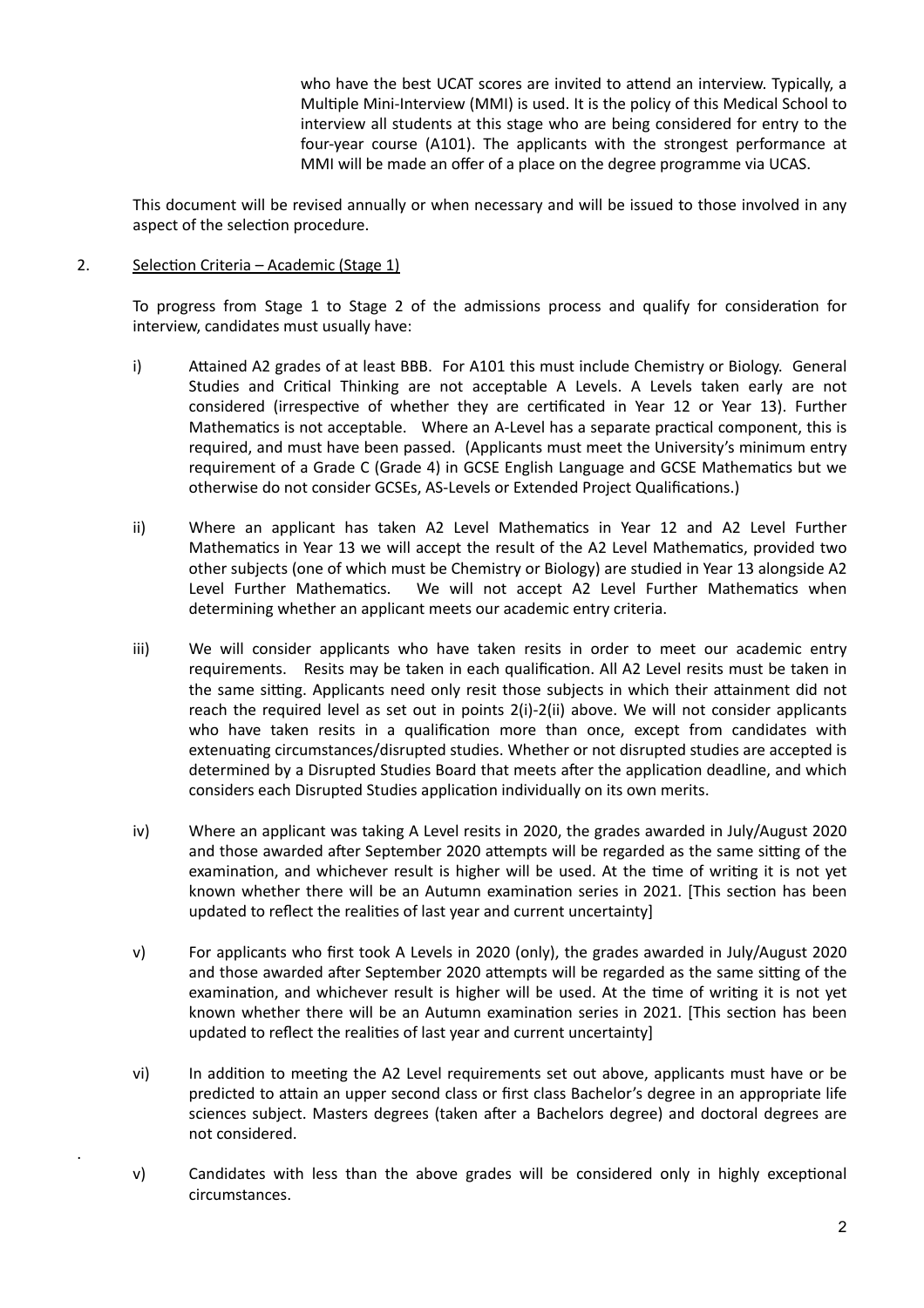- vi) Applicants applying to the A101 Graduate Entry Medicine MBChB programme are required to have met at least two of the following widening participation criteria at the point at which they completed their secondary education (prior to entering higher education):
	- Lived in an area with low progression to higher education;
	- Lived in a deprived area;
	- Received free school meals in years 10-13;
	- Received a 16-19 Bursary or similar grant;
	- Was a young carer:
	- Was in local authority care;
	- Was estranged from both of their parents or legal guardians during their secondary education;
	- Was the first in their family to enter higher education;
	- Have parents who were unemployed or working in unskilled jobs;
	- Have a disability.
- vii) Other qualifications are also considered for admission i.e. Scottish Highers, Irish Leaving Certificate, the International and European Baccalaureate and some national qualifications from students applying from other countries. A number of qualifications, (including but not limited to BTECs, T-Levels and Access Courses) are not accepted.
- viii) The standard offer to successful candidates for the A101 course will normally be an upper second class degree in an appropriate life sciences subject.

## 3. Selection Criteria – UCAT (Stage 1)

All candidates will be required to undertake the University Clinical Aptitude Test (UCAT). The application is then considered by the Director of Undergraduate Medical Admissions and a decision will be made as to whether an interview should be granted. Candidates whose UCAT score falls below the threshold (currently 2430/3600 for 2022 entry) will not normally be considered for interview.

Applications that meet *all three of* the minimum Academic, minimum UCAT and minimum Widening Participation entry criteria from those with Home fees status will be progressed to Stage 2 of the Admissions Process. Applications that do not will be deemed unsuccessful.

#### 4. Selection Criteria – UCAT Ranking (Stage 2)

Applicants who have Home fees status and who meet or exceed *all three of* the minimum Academic requirements *and* the minimum UCAT score *and* the minimum Widening Participation criteria will be ranked on their UCAT score. This ranking will only be applied if more applicants reach this stage than can be invited to interview. In the event that ranking is applied, those applicants with the highest UCAT scores will be invited to attend a Multiple Mini Interview. The UCAS Personal Statement and UCAS Reference are not considered in deciding who to invite to Multiple Mini Interview.

#### 5. Multiple Mini Interview Process (Stage 3)

Candidates with the highest UCAT scores will be invited to attend a Multiple Mini-Interview. The Medical School interviews approximately 50-60 candidates for Graduate Entry Medicine each year. In 2021-22 the Medical School will use Multiple Mini-Interviews (MMIs) as evidence has shown that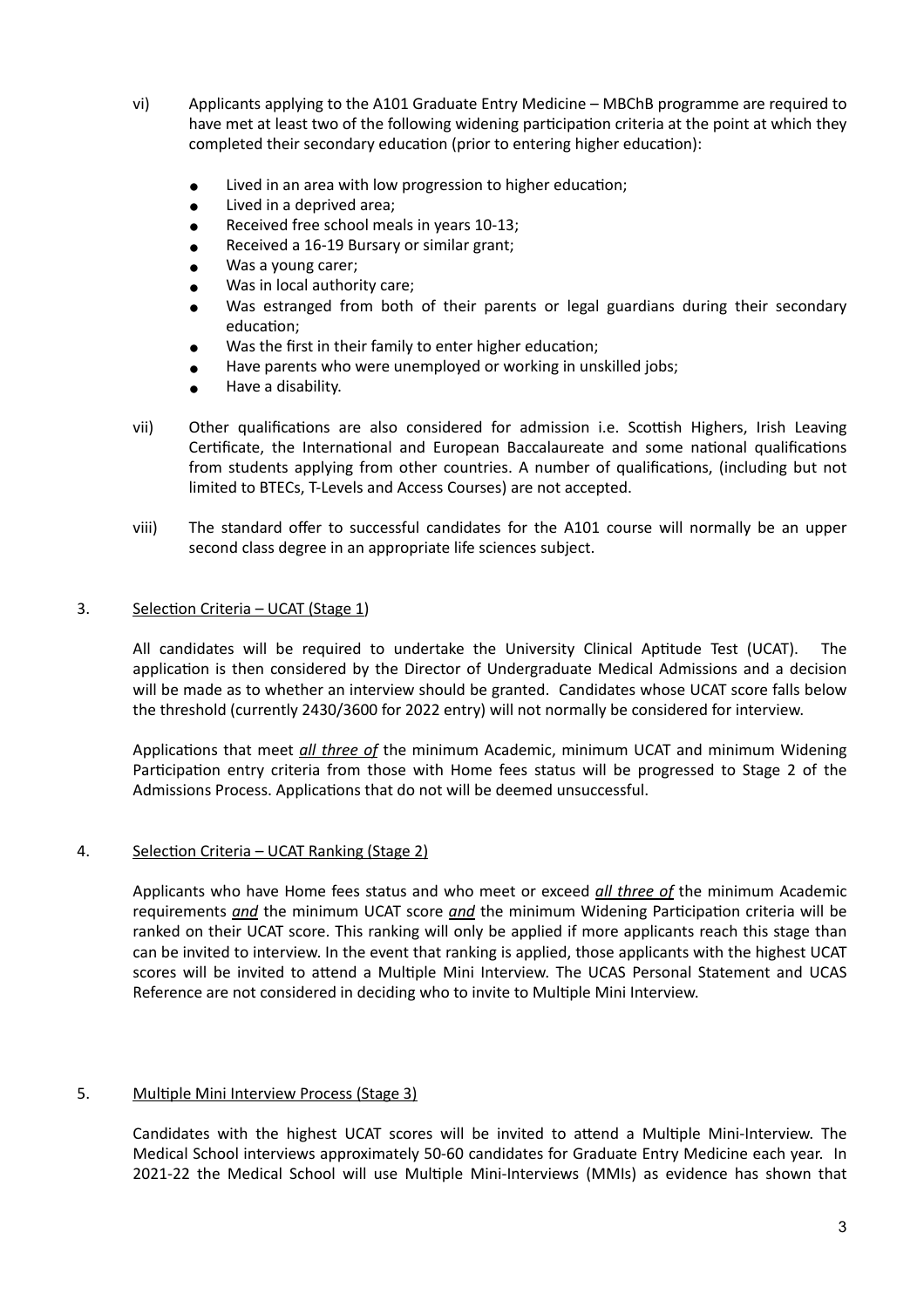these are a more reliable and fair means of assessing applicants. In the event that COVID-19 restrictions are in force, online structured panel-based interviews will be used instead of MMIs.

The Multiple Mini-Interviews comprise a series of eight stations. Each station typically lasts 8 minutes. The focus of these stations may be centred around the following criteria:

- Communication skills
- Depth and breadth of interests (achievement in specific fields)
- Empathy and evidence of commitment for caring
- Knowledge of and interest in study in Sheffield
- Medical work experience/Extended project qualification (as appropriate)
- Motivation for Medicine
- **Numeracy**
- Critical thinking, problem solving and logical reasoning
- Understanding the nature of Medicine (including Ethics and Good Medical Practice)
- Values and attitudes (including those set out in the NHS Constitution)
- Resilience and the ability to deal with difficult situations

Interviewers will not have access to applicants' UCAS Personal Statements. The MMI stations may, however, overlap with material contained within UCAS personal statements.

Applicants invited to attend an MMI will be sent the MMI station questions in advance of their interview.

The Situational Judgement Test component of the UCAT is considered as a virtual 9<sup>th</sup> station in the MMI.

MMI Interviewers are drawn from medical educationalists, medically qualified senior members of academic staff, biomedical scientists, junior hospital doctors, senior hospital doctors, general practitioners, senior nurses, senior medical students, patients and lay people.

During the MMI, candidates are graded on performance at each station. The scores from each station (including the virtual 9th station) are totalled to give an overall score. Successful candidates typically have at least a satisfactory performance at every interview station in the MMI. Based upon this grading the Director of Undergraduate Medical Admissions will then make the final decision as to whether a place is offered, following a review of the UCAS Reference. Candidates will be notified of the decision through UCAS.

#### 6. Policy on Students with a Disability /Medical Condition/Learning Difficulty

- i) Applicants who satisfy our academic criteria are encouraged to submit a formal UCAS application. They should indicate on their UCAS form if they have a disability/medical condition, including dyslexia or other specific learning disability that will require additional support during the medical course. The disclosure of a disability, including any specific learning disability such as dyslexia, allows the University to provide support for offer holders, but will not influence the admission selection procedures.
- i) Candidates with a learning disability are encouraged to contact the University's Disability and Dyslexia Support Service in advance of their UCAS application.
- ii) Applicants should inform the UCAT testing organisation (in advance of the test) of their situation so that appropriate arrangements can be made. The Medical School will not make adjustments to the UCAT score for candidates who have taken the UCAT (or UCATSA, UCATSEN, UCATSENSA or UCATSEN50) but whose performance may have been affected by health or other circumstances. Applicants who are unable to take the UCAT (or UCATSA, UCATSEN,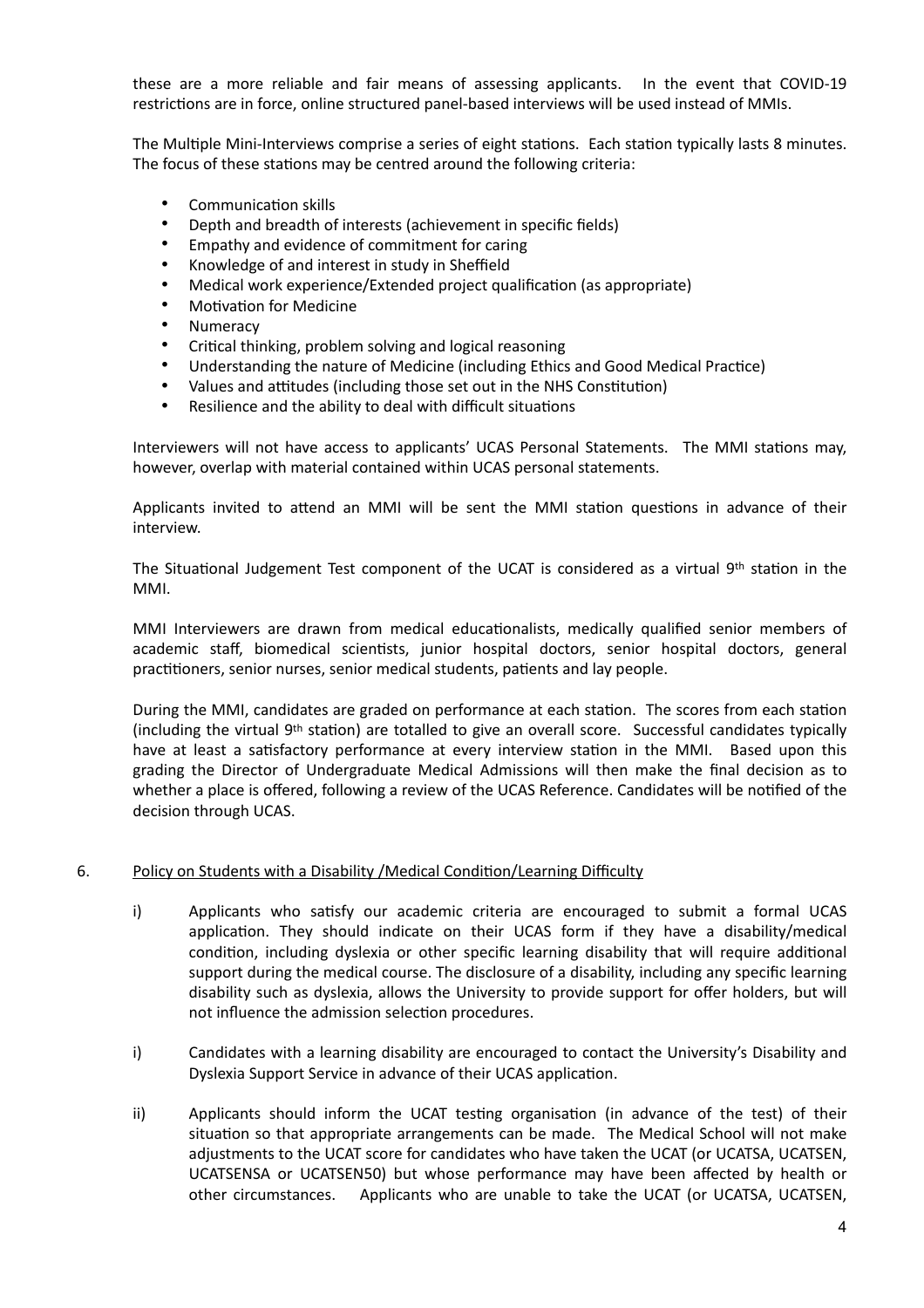UCATSENSA or UCATSEN50) due to health issues should submit a disrupted studies application. If the candidate meets or exceeds the academic threshold and the disrupted studies application relating to the UCAT is accepted, the applicant will be invited to attend a Multiple Mini Interview.

- iii) Applicants who are not able to obtain sufficient reasonable adjustment for the UCAT in the form of UCATSA, UCATSEN, UCATSENSA or UCATSEN50 should submit a disrupted studies application. If the candidate meets or exceeds the academic threshold and the disrupted studies application relating to the UCAT is accepted, the applicant will be invited to attend a Multiple Mini Interview.
- iv) Applicants who are not able to take the UCAT due to reasons of geography will be deemed unsuccessful.
- v) Candidates who disclose a disability will be interviewed in the same way as all other applicants and their disability will not be discussed or evaluated during the interview. The selection panel will make a recommendation purely on the basis of the performance of the candidate at this interview.
- vi) If an applicant with a disability/medical condition (with the exception of a learning disability) is offered a conditional place to study medicine, they will complete an Occupational Health Questionnaire, and an Occupational Health Physician will then assess the candidate's fitness to undertake a medical degree course.

Candidates are personally responsible to ensure that evidence is provided about any disability or other factor affecting their mental or physical ability to practise as a doctor. This evidence may also provide indications of recommendations of support, which can be followed by a full needs assessment if required, for those students who are eligible for Disabled Student Allowances. For those students not eligible for the Disabled Students' Allowances, e.g. overseas students, additional support may be funded through resources available within the University.

- vii) The Disability and Dyslexia Support Service write to every student who has been offered a place, and asks them to complete a learning support questionnaire. If a student discloses a number of support needs, an information visit with the student may be required to assess fully their learning needs and determine reasonable adjustments that may have to be implemented.
- viii) For candidates declaring a physical disability, the above Committee will meet to review the report of the Occupational Health Physician and make a decision on the fitness of the candidate to undertake the course.

#### 8. Health Screening

In accordance with national guidelines for the protection of both patients and healthcare workers, all successful applicants must complete a course of hepatitis B immunisation.

Applicants do not need to complete a course of hepatitis B immunisation prior to commencing the course, as this will be arranged by the Occupational Health Department on entry. The Medical School will however accept as documentary proof an authenticated laboratory report showing either the presence of hepatitis B surface antibody, or if antibodies are not developed after a full course of immunisation, that they are negative for hepatitis infectivity. The Medical School reserves the right to re-test any or all of its medical students for all or any markers of hepatitis B virus infection. Screening tests will only be recognised from a United Kingdom accredited laboratory. A negative result from overseas laboratories will be checked when you arrive in Sheffield.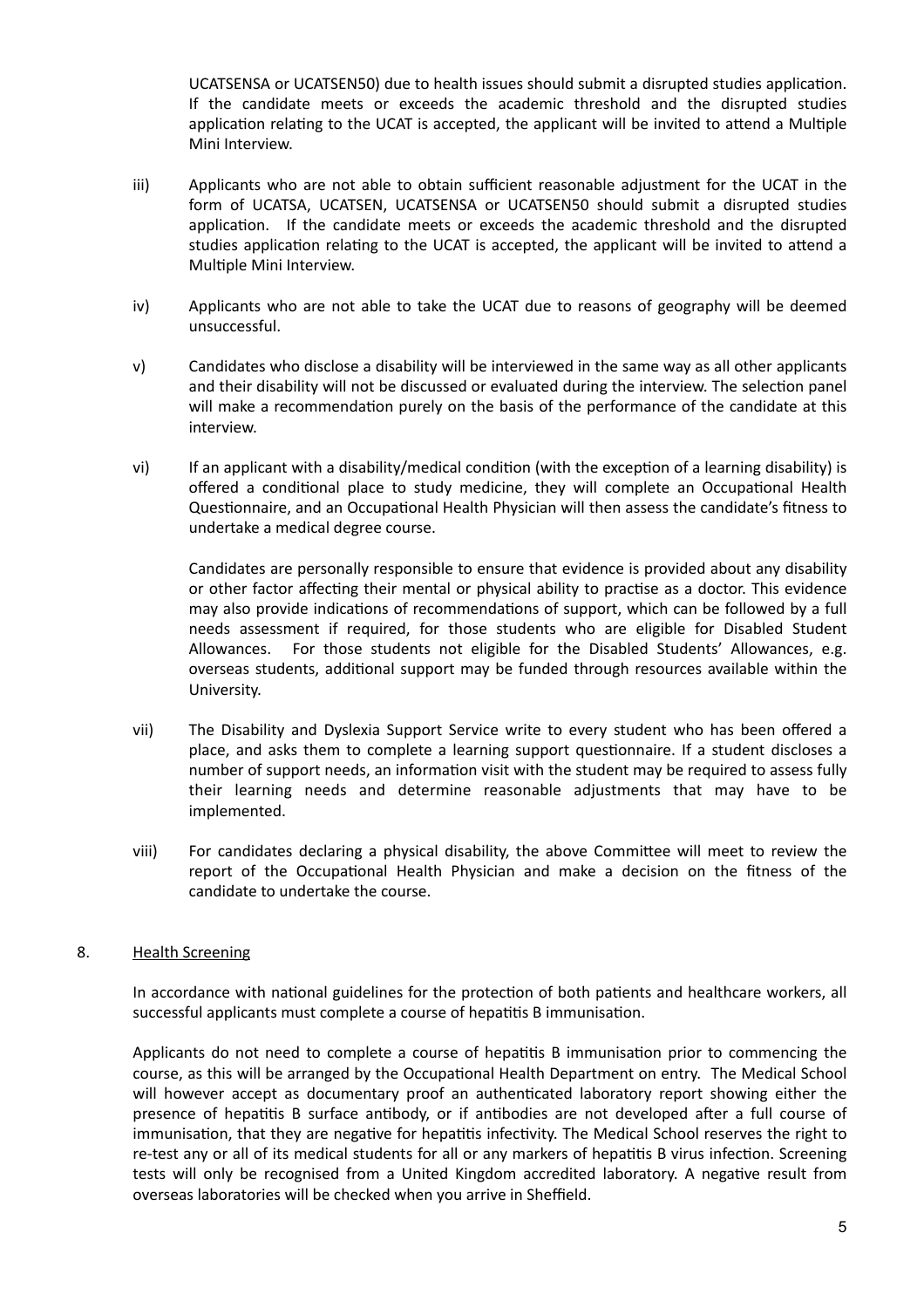If an applicant is an infectious hepatitis B carrier, there is no reason that they should not undertake a medical degree. However, the student will not be allowed to undertake exposure prone procedures and their course may need to be modified to accommodate Department of Health guidance on activities they may or may not perform. The student would also need to be aware at a very early stage that his/her career options will be limited by his/her carrier status.

The Medical School is constantly reviewing the immunisation requirements and procedures for medical students. Candidates will be required to comply with these if they are offered a provisional place.

Students who have serious health problems, or who know that they are infected with Hepatitis C or HIV must disclose this on their UCAS form, as their course may need to be modified to accommodate Department of Health guidance on activities they may or may not perform. All potential students with significant health problems will be individually assessed for suitability for the course.

In March 2007 the Department of Health issued guidance on health screening of new entrants to the NHS for Hepatitis B, Hepatitis C, HIV and TB, which requires all new starters who will carry out exposure prone procedures in the course of their work to be screened for Hepatitis B surface antigen, Hepatitis C and HIV. Anyone found to be an infective carrier of one or more of these viruses is excluded from carrying out exposure prone procedures (EEP's).

EPP's are defined as 'procedures where there is a risk that an injury to the worker may result in the exposure of patients' open tissue to the blood of the worker. These include procedures where the worker's gloved hand may be in contact with sharp instruments, needle tips or sharp tissues (e.g. spicules of bone or teeth) inside a patient's open body cavity, wound or confined anatomical space where the hands or fingertips may not be completely visible at all times."

Most surgical procedures, some medical ones such as implantation of permanent pacemakers and some obstetric procedures are EPP's, as potentially are some activities in Emergency Medicine. Although students will be able to complete a medical course without doing EPP's, they will not be able to assist in theatre or in some practical procedures. Thus, students may miss out on some aspects of the course.

If any student declines testing they will be excluded from EPP activities. If a student is found to be infected, they will be excluded from EPP activities. The Occupational Health Service will not disclose the reason for exclusion to the University, only that the student is not allowed to do EPP work and the course may have to be modified.

It is strongly recommended that students be tested, not just to ensure that they can undertake EPP's during training, but also if they are not tested now, and then move into an EPP career such as surgery, they will have to be screened at that stage. It is better to know as early as possible about ones status, as it might influence career decisions.

Although it is extremely unlikely that a student will have one of these diseases, it is in the interest of the student to know if they are infected, as early treatment may be beneficial, and steps may need to be taken to protect partners and household contacts. If a student were to be HIV positive, it would be important to protect them from occupational risks such as TB.

Testing of blood borne viruses for occupational reasons does not influence insurance or mortgage applications unless the results are positive. The financial industry now understands that being tested for HIV does not indicate a lifestyle risk.

#### 9. Criminal Convictions

Admission to the course is subject to the Rehabilitation of Offenders Act (1974) Section 4(2) (Exemption) Order 1975 and the Department of Health Circular HC (88)9 guidelines regarding child